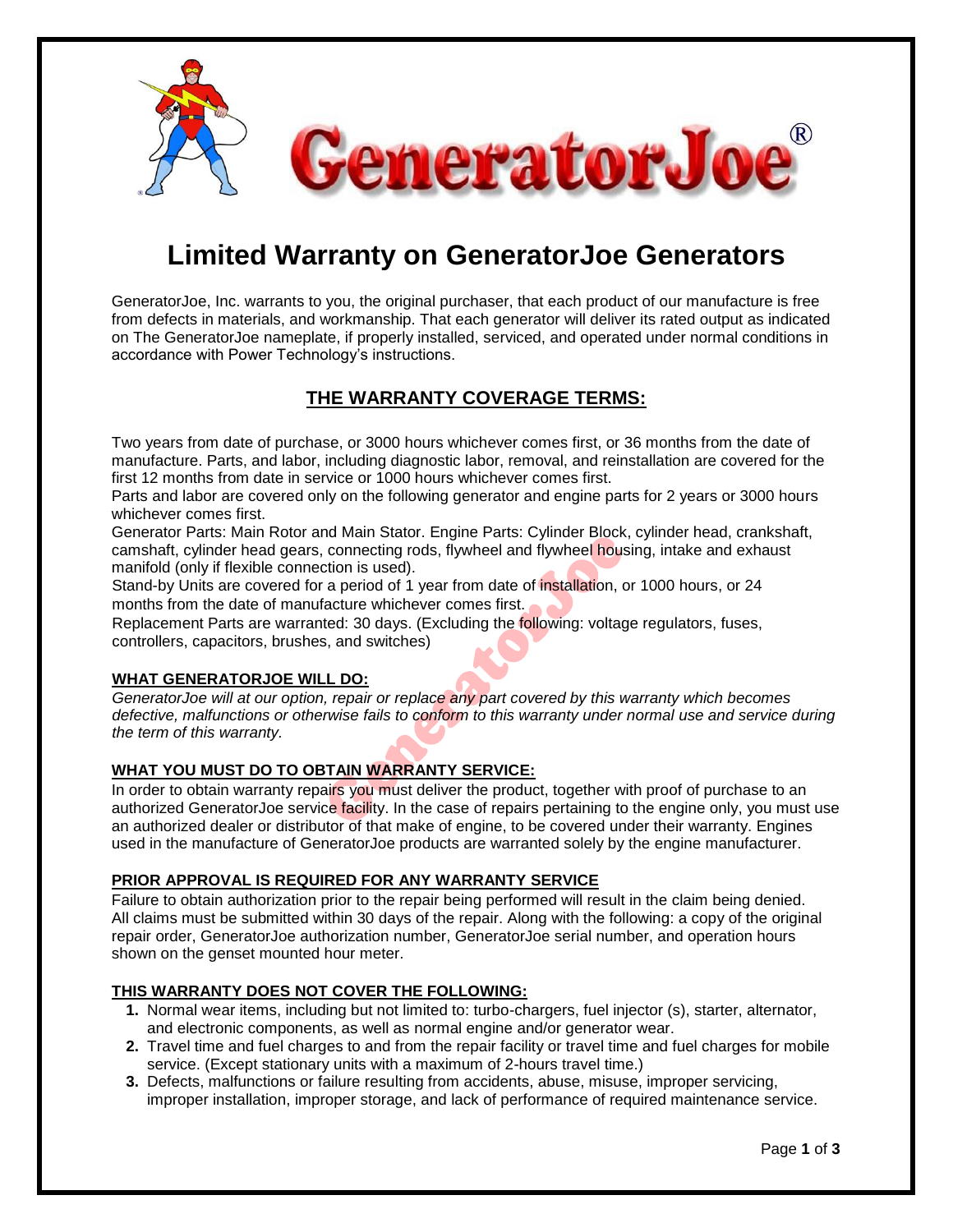

- **4.** Products which have been subjected to alteration, modification, neglect or unauthorized repairs.
- **5.** Troubleshooting, routine service, tune-ups, replacement of filters, belts, coolant, lubricants, hoses, clamps, exhaust system components, fuel system components, gaskets and/or seals. E. Electrical items damaged by welding or jump-starting.
- **6.** Damage caused by water ingestion or electrolysis.
- **7.** Damage caused by ingestion of substances other than clean filtered air, fuel, or intake water.
- **8.** Damage caused by faulty repairs performed by a repair facility not authorized in writing by Power Tech.
- **9.** Damage caused by operation with improper fuel or at speeds, loads, conditions, modifications, or installation contrary to published specifications or recommendations.
- **10.** Original installation charges and startup costs.
- **11.** Removal and re-installation charges of more than 1-hour labor for outside units, 2-hours for compartment mounted units, and 3-hours for below deck marine units. Customer is responsible for additional labor/charges due to difficult access, removal or installation.
- **12.** Starting batteries and labor or charges related to battery service.
- **13.** Loss of revenue or the rental of equipment due to down time.
- **14.** Generator repairs made within the warranty period other than by an authorized GeneratorJoe service dealer without prior written approval from GeneratorJoe warranty department.
- **15.** Damage caused by negligent maintenance such as but not limited to: Failure to provide the specified type and quantity of lubricating oil, cooling air flow, and proper coolant mixture and level. Failure to provide adequate air intake/or maintenance of the air intake system. Failure to provide scheduled maintenance as prescribed in supplied manuals.
- **16.** Engine fluids such as fuel, oil or coolant/antifreeze.
- 17. Shop supplies such as adhesives, cleaning agents, rags, paint, or other miscellaneous supplies.
- **18.** Use of other than factory supplied or approved repair parts or procedures. Replacement of a failed GeneratorJoe component with a non-GeneratorJoe component voids the GeneratorJoe warranty on that component and any and all failures related to that component.
- **19.** Fuel injection pumps repaired by anyone other than the factory authorized dealer or distributor of that engine.
- **20.** Expenses incurred investigating performance complaints unless defective GeneratorJoe materials or workmanship are discovered. U. Generator sets used in rental applications.
- **21.** Cleaning, service, or repair of generator sets the have not been kept free of dirt, debris, or other items that prevent the unit from being able to operate properly.
- **22.** Any generator set not application approved.
- **23.** Loss of excitation due to prolonged storage.
- **24.** Any damage attributed to low battery monitoring or automatic generator starting systems.
- **25.** Optional accessories are warranted solely by the manufacturer of that item including but not limited to the following item: Block heaters, oil pan heaters, electric cooling fans, air-bag isolators, compartment heaters, fuel tanks, trailers, battery chargers, battery monitors.

**To obtain warranty service:** For your nearest GeneratorJoe authorized service center, on internet at: [www.generatorjoe.net.](http://www.generatorjoe.net/) Call (707) 542-2224 write to GeneratorJoe Warranty Department, 4723 Muirfield Court, Santa Rosa, CA 95405.

GeneratorJoe must be notified in writing within five (5) business days of any product failure.